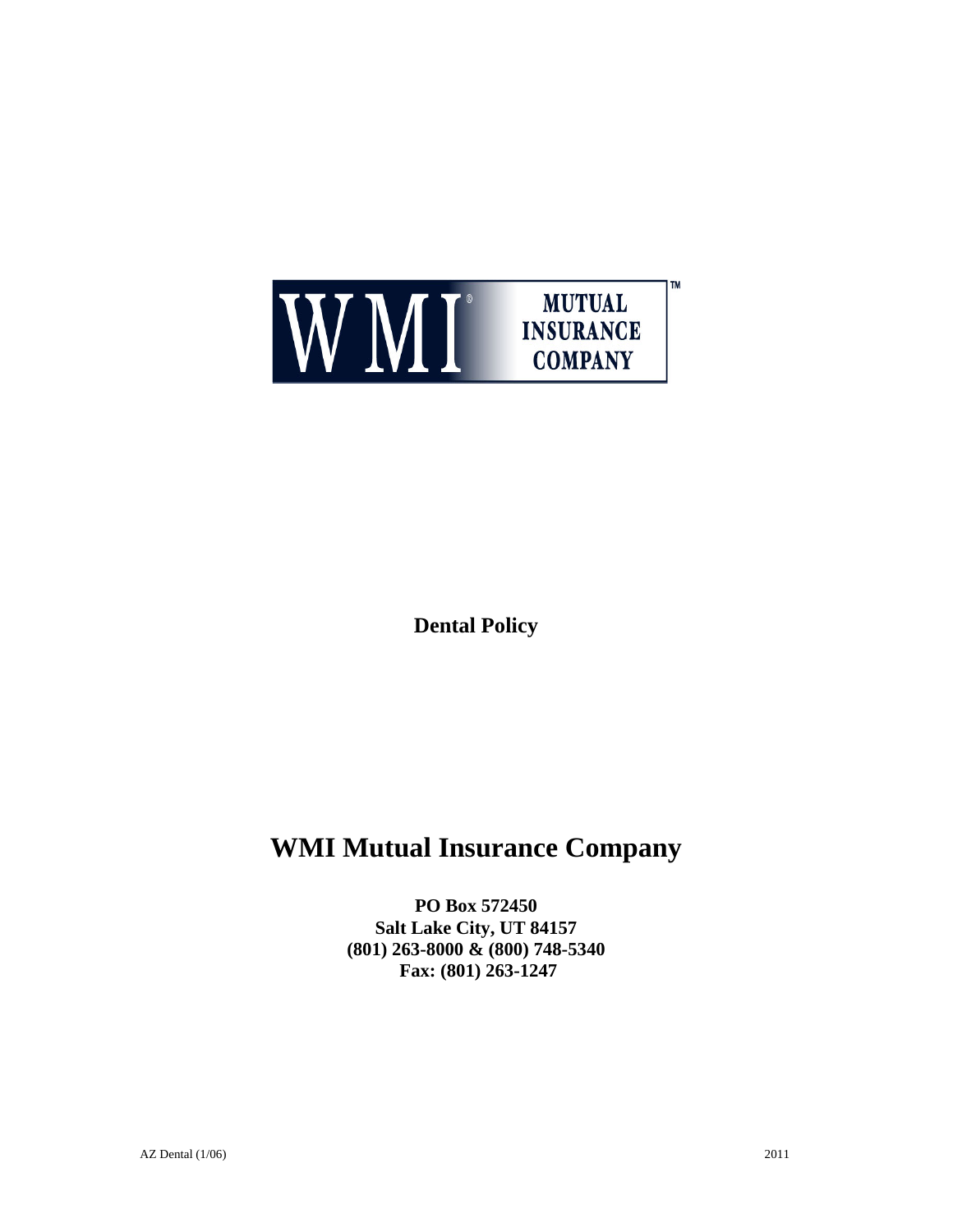## **DENTAL POLICY**

#### **A. Schedule of Benefits:**

#### **Annual Maximum Dental Benefit Per Person \$1,200**

| Diagnostic and<br><b>Preventative Services</b> | Restorative, Endodontic,<br>and Periodontic Services | <b>Prosthodontic Services</b> |
|------------------------------------------------|------------------------------------------------------|-------------------------------|
| No Deductible                                  | Calendar Year Deductible: \$50 Per Person            |                               |
| Plan Pays 100%                                 | Plan Pays 80%                                        | Plan Pays 50%                 |

| <b>Orthodontic Services</b><br>(No coverage during the first year) |
|--------------------------------------------------------------------|
| Deductible \$100 Per Person                                        |
| Plan Pays 50%                                                      |
| Lifetime Orthodontic Maximum \$1,000                               |

### **B. Covered Services:**

The following services will be covered under this policy subject to the exclusions and limitations set forth herein.

- 1. Routine oral examinations, including x-rays and prophylaxis (cleaning, scaling, and polishing). These services will not be covered more frequently than every 180 days per insured.
- 2. Sealants for permanent molars for children age sixteen (16) or younger once per tooth every five (5) years.
- 3. Topical application of fluoride to the natural teeth will be covered once each Calendar Year. This service is limited to children age eighteen (18) years or younger.
- 4. Extractions; fillings (using silver amalgam, silicate, or plastic); crowns (as limited in the Exclusion section of this dental policy); endodontic treatment (including root canal therapy); periodontal treatment; oral surgery; general anesthesia (if deemed to be medically necessary); and oral drugs requiring a prescription by a Dentist or a Physician.
- 5. The initial installation of, or the addition to, dentures or fixed bridgework is covered. These services are only covered if: (i) the installation or addition is required due to the extraction of one or more natural teeth due to an Accidental Injury or a disease after the effective date of the Insured person's dental coverage; and (ii) such denture or bridgework includes the replacement of the extracted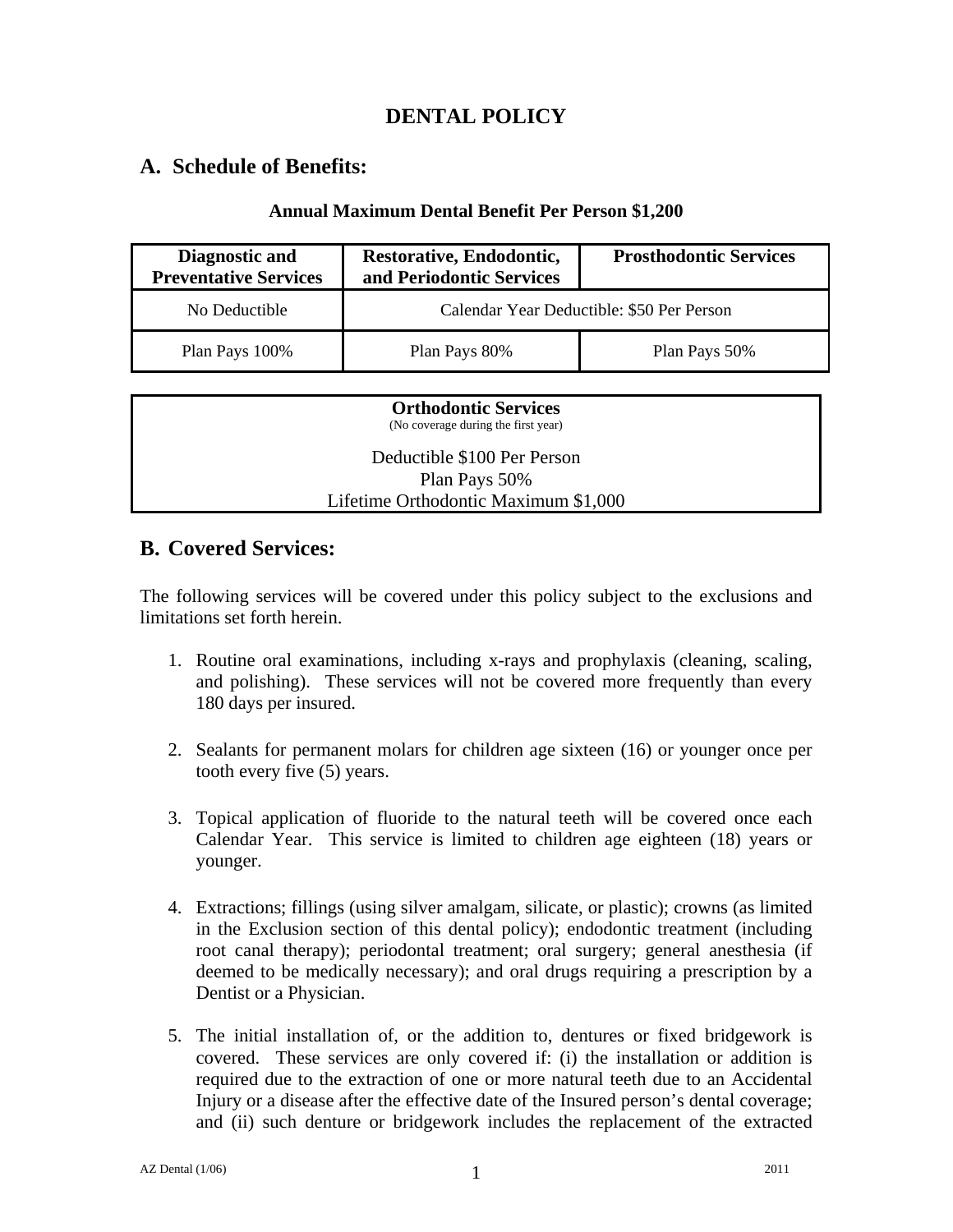tooth and is completed within twelve (12) months of the date of the extraction except as listed under the Exclusion section of this policy.

- 6. Replacement or alteration of dentures or fixed bridgework is covered. These services are only covered if the change is (a) required due to an Accidental Injury requiring oral surgery or oral surgical treatment involving the removal of a tumor, cyst, or redundant tissue; (b) such event occurred after the effective date of the Insured person's dental coverage; and (c) the replacement or alteration is completed within twelve (12) months after such event.
- 7. Replacement or alteration of a denture, bridge, or crown, is covered. This service is only covered if it is required as the result of structural change within the mouth and if it is made more than five (5) years after the installation of the denture, bridge, or crown. This benefit is not available until the Insured Person has been insured under the dental Policy for a period of two (2) years.
- 8. Repair of dentures or bridgework is covered. This Benefit does not include replacement, alteration, or relining.
- 9. Emergency palliative treatment is covered.
- 10. Fixed or removable space maintainers are covered for missing primary teeth if they are used to maintain the present position of the tooth but not to move the tooth (which may be covered under orthodontic benefits).
- 11. Charges incurred for the treatment of a diagnosed Illness of the jaw or joints (other than fracture, tumor, or cyst) and associated myofacial pain or equilibrium are eligible for Benefits when covered orthodontic treatment is rendered.
- 12. Osseous implants are covered, subject to the exclusions and limitations set forth herein.

**IMPORTANT NOTICE:** The Company requires pre-treatment x-rays for crowns, bridges, prosthetics, gold work, impacted extractions, implants, and periodontal surgery. For those services that require pre-treatment x-rays, the Company suggests that a pre-treatment plan be sent to the home office.

### **C. Definitions:**

- 1. Accidental Injury: The sustaining of physical damage as the result of an unexpected occurrence caused by an external force, a foreign body, or corrosive chemical, that is independent of disease or bodily infirmity and for which the insured is not entitled to receive any benefits under any workman's compensation or occupational disease law. Physical damage resulting from normal movement of the mouth, including chewing, is not considered an Accidental Injury.
- 2. Diagnostic: Procedures to assist the dentist in evaluating the existing conditions to determine the required dental treatment.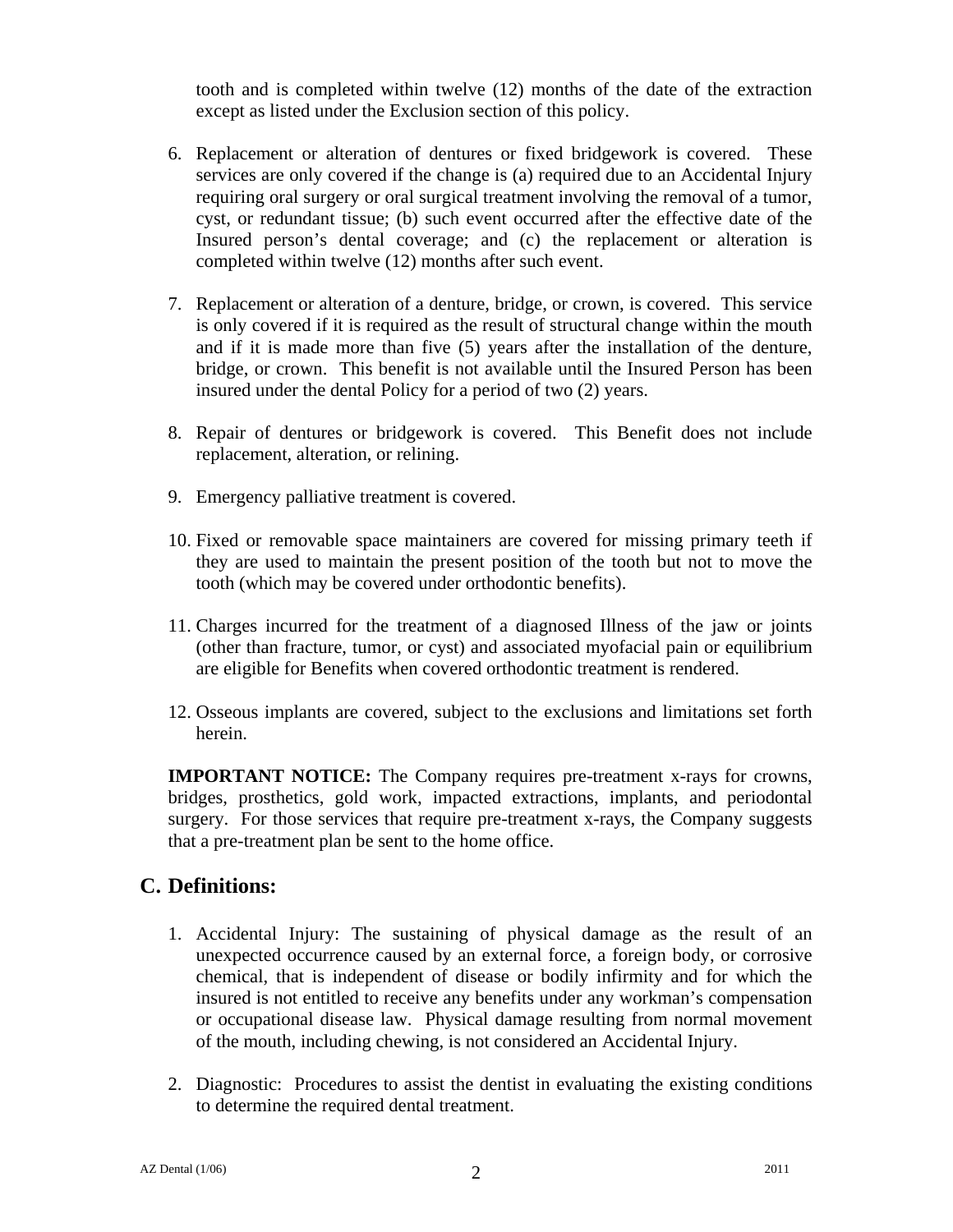- 3. Endodontics: Procedures for pulpal therapy and root canal filling.
- 4. Oral surgery: Procedures for extractions and other oral surgery including preoperative care.
- 5. Orthodontics: Procedures for treatment of development, prevention, and correction of irregularities of the teeth and malocclusion, and with associated facial abnormalities.
- 6. Periodontics: Procedures for treatment of the tissues supporting the teeth.
- 7. Preventive: Prophylaxis, topical application of fluoride solutions, space maintainers.
- 8. Prosthodontics: Procedures for construction of bridges, partial and complete dentures, crowns, jackets, onlays and inlays. These procedures will be covered under the prosthodontic benefit, subject to the exclusions and limitations herein, when teeth cannot be restored with conventional filling materials.
- 9. Restorative: Provides amalgam, synthetic porcelain, and plastic restorations for treatment of carious lesions. Crowns and jackets will be provided as a "Prosthodontics Benefit" when teeth cannot be restored with the above materials.
- **D. Exclusions and Limitations:** Covered dental charges shall not include any expenses for services, supplies, or treatment for the following.
	- 1. Services, supplies, or treatment which were not prescribed as necessary by a dentist or Physician in connection with a dental disease, a defect, or an Accidental Injury to the teeth.
	- 2. Crowns, fixed bridges, partial dentures, full dentures, and osseous implants are **ineligible for benefits during the first six (6) months of coverage**. This exclusion includes the preparatory dental work that is done in conjunction with these services.
	- 3. Charges for local anesthesia or analgesic that is used for treatment other than the removal of bone-impacted teeth, cysts, or tumors.
	- 4. A condition or injury that resulted from an Accidental Injury or a disease arising out of or in the course of employment.
	- 5. Installation, replacement, alteration of, or additions to, dentures or fixed bridgework except as provided in "Covered Services."
	- 6. Replacement of osseous implants and crowns (unless the existing implant or crown was placed at least five (5) years previously). Osseous implant replacements and crown replacements are limited to a maximum of two (2) per lifetime.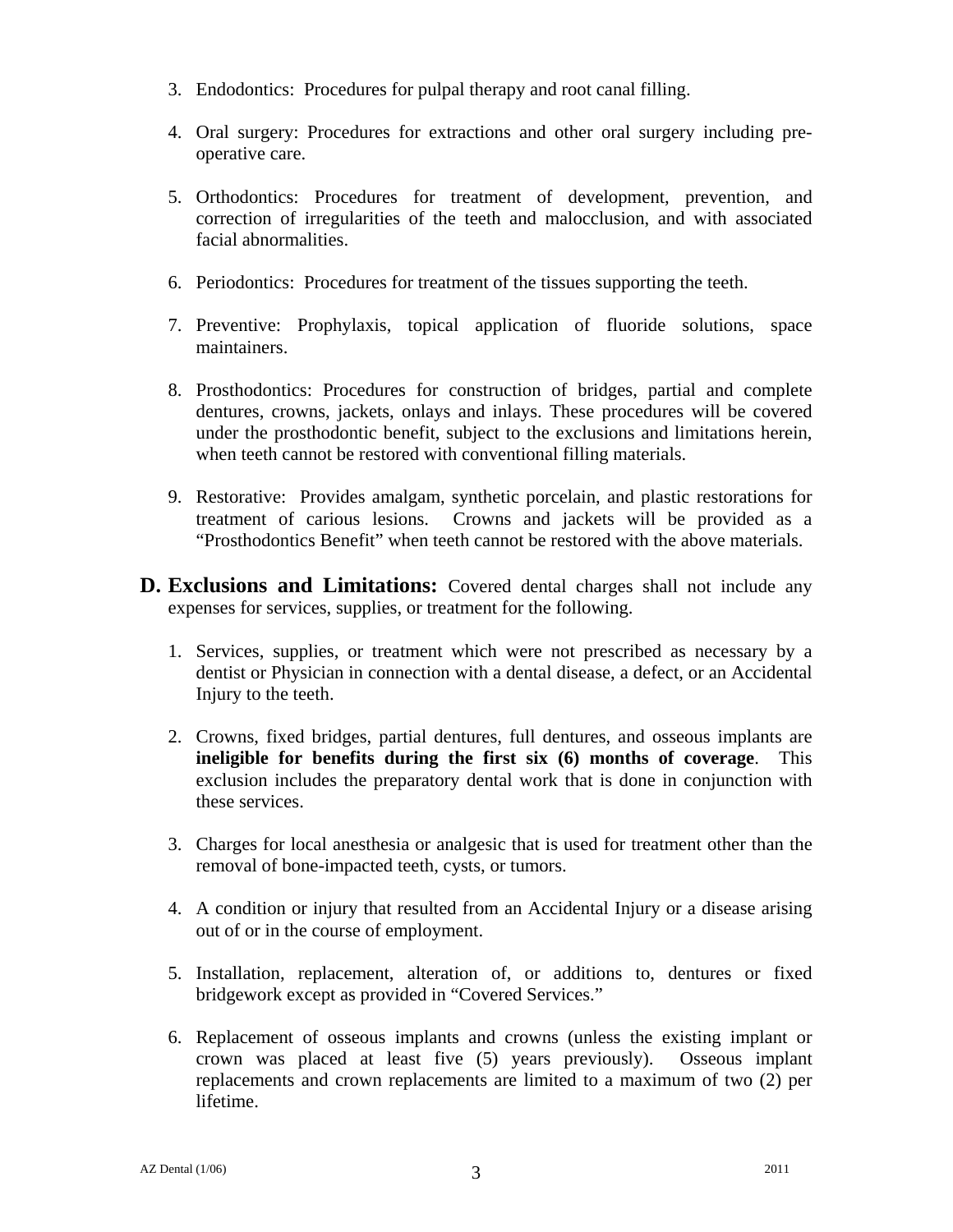- 7. Loss or theft of dentures or bridgework.
- 8. Orthodontic services that are done during the first year of coverage.
- 9. Dentistry for cosmetic purposes. This exclusion includes, but is not limited to, treatment for the alteration or extraction and replacement of sound teeth to change appearance including procedures to affect the color of the teeth.
- 10. Services for temporary fillings, temporary crowns, or temporary bridges that are billed in addition to the permanent filling, crown, or bridges.
- 11. Preexisting conditions: Any dental treatment or procedure that was started prior to the effective date of the patient's dental Insurance coverage.
- 12. Fees that exceed the reasonable or prevailing rate that is customarily used in the area of service.
- 13. Fluoride treatment of a patient who is over 18 years of age.
- 14. Services which were not actually rendered.
- 15. Oral hygiene; dietary or plaque control programs; or other education programs.
- 16. Mouth guards.
- 17. Myofunctional therapy.
- **E. Major Medical Plan Provisions:** Except as specifically modified herein, all provisions of the major medical Plan, except the Benefits provisions, apply to this Supplemental Dental Benefit Plan.

### **F. General Provisions:**

- 1. The dental Plan is an optional benefit that is in addition to the Major Medical Plan. In the event of a conflict between the medical Plan and the dental Plan, the Plan that provides the maximum coverage will apply.
- 2. Plan Year: The Plan Year is a Calendar Year (*i.e.*, January 1 through December 31).
- 3. In order for an Employee and his Dependents to participate in the Dental Plan, both of the following conditions must be satisfied.
	- (a) An Employee and Dependent(s) must be enrolled in the WMI Mutual Insurance Company Major Medical Plan.
	- (b) An Employee and Dependent(s) must elect the Dental Benefit and pay all applicable premiums.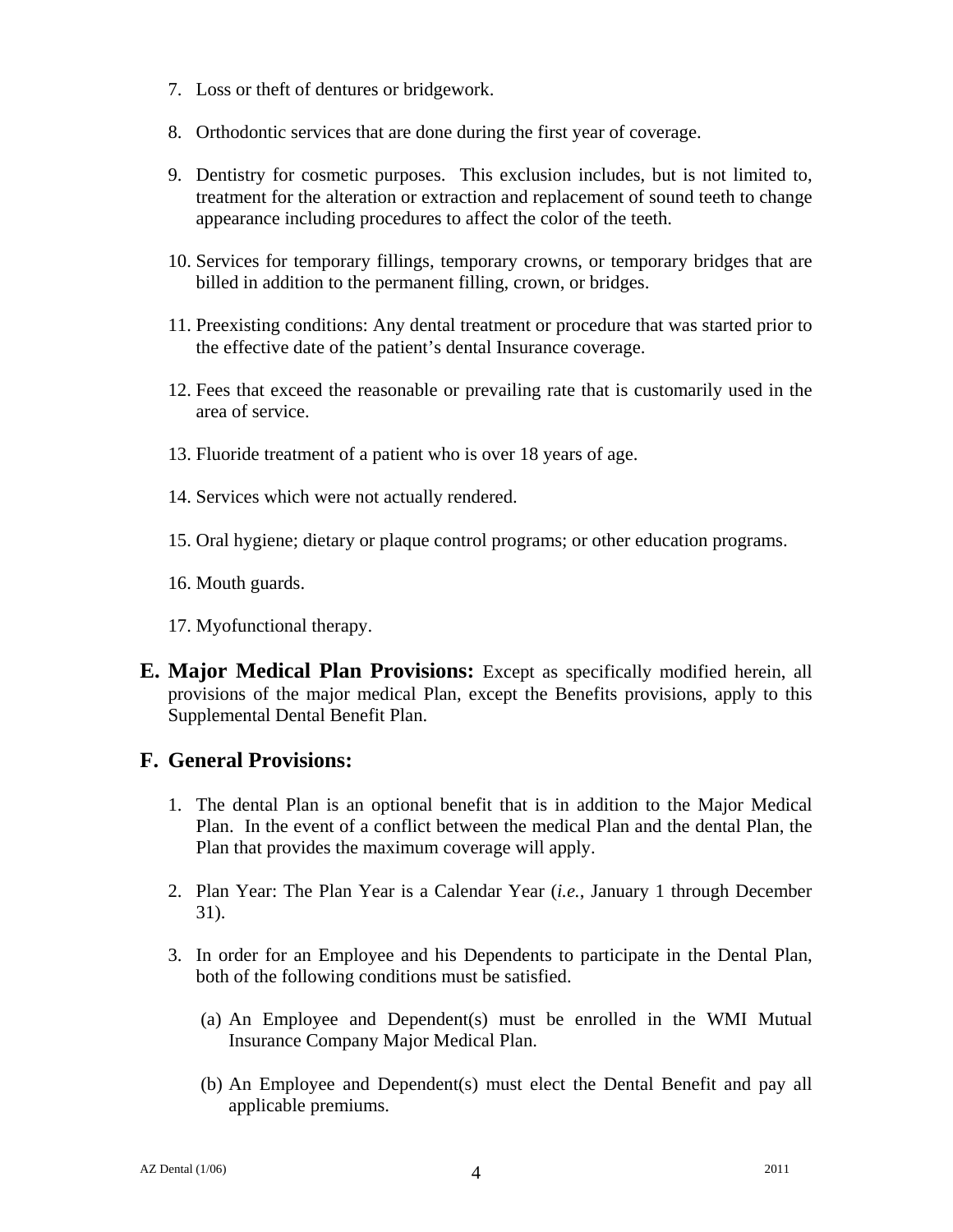An Employee and his Dependent(s) may enroll in the Dental Plan by submitting a properly completed enrollment card at the time of the initial enrollment of the Employer. An Employee and his Dependent(s) may also enroll in the Dental Plan during a subsequent Open Enrollment Period by submitting a properly completed enrollment card.